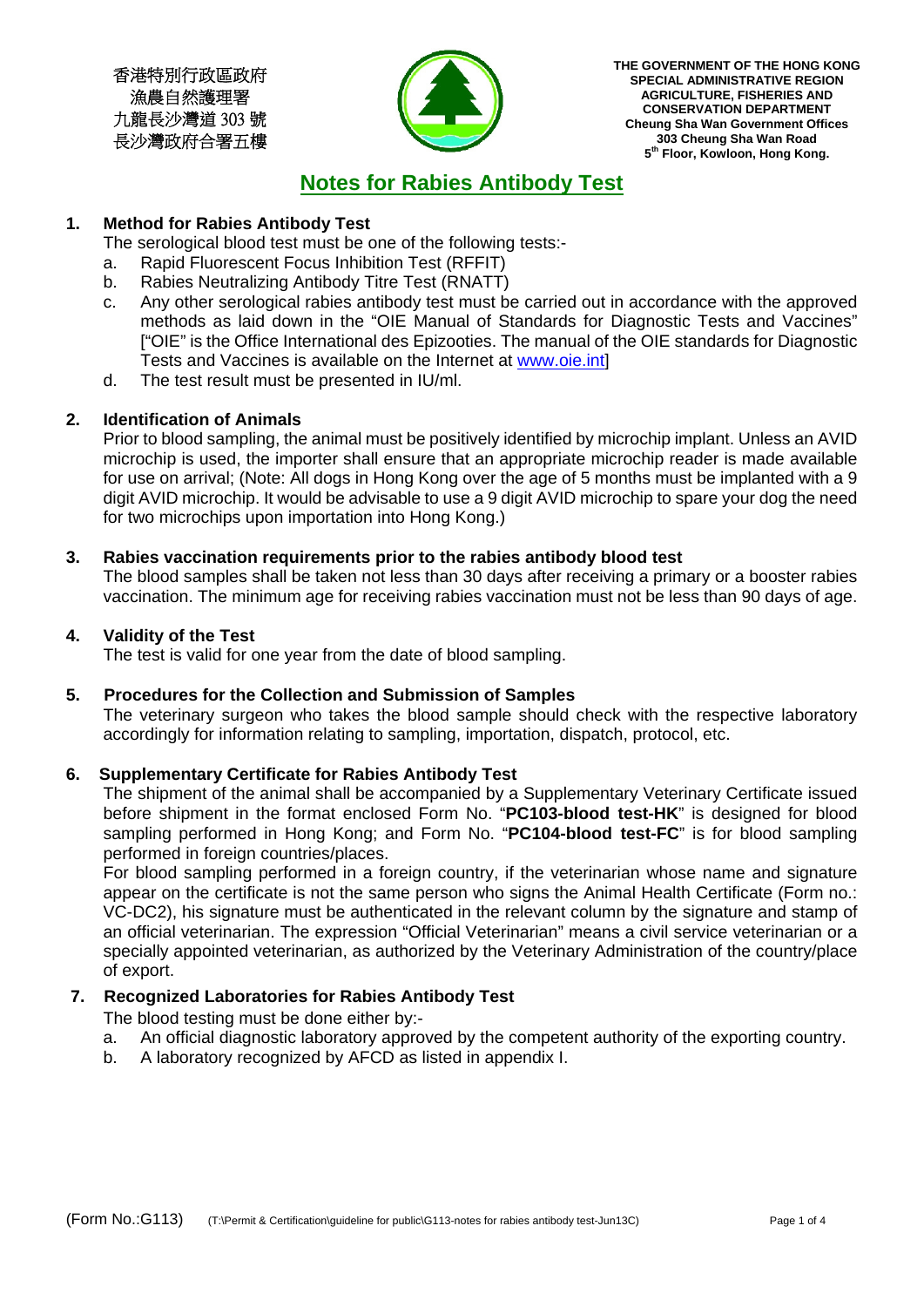# **List of Laboratories Recognised by AFCD for Rabies Antibody Test**

| <b>Name</b><br>and Address                                                   | <b>Tel/Fax</b>                                            |
|------------------------------------------------------------------------------|-----------------------------------------------------------|
| <b>CSIRO Livestock Industries</b>                                            | Tel: (+61) 3 5227 5000                                    |
| Australian Animal Health Laboratory (AAHL)                                   | Fax: (+61) 3 5227 5555                                    |
| 5 Portarlington Road, East Geelong VIC 3219                                  | Website: www.csiro.au/                                    |
| Postal Address: Private Bag 24, East Geelong, VIC 3219                       | E-mail: AAHL-Reception@csiro.au                           |
| AUSTRALIA                                                                    |                                                           |
| Animal Health and Veterinary Laboratories Agency                             | Tel: (+44) 0 1932 357335                                  |
| <b>Weybridge Laboratory Services</b>                                         | Fax: (+44) 01932 347838                                   |
| Woodham Lane, New Haw, Addlestone, Surrey, KT15 3NB                          | Website: www.defra.gov.uk/ahvla-en/                       |
| <b>UNITED KINGDOM</b>                                                        | E-mail: enquiries@ahvla.gsi.gov.uk                        |
| <b>BioBest Laboratories Ltd</b>                                              | Tel: (+44) 0 131 440 2628                                 |
| 6 Charles Darwin House, The Edinburgh Technopole                             | Fax: (+44) 0 131 440 9587                                 |
| Milton Bridge, Nr Penicuik, EH26 0PY                                         | Website: www.biobest.co.uk                                |
| <b>UNITED KINGDOM</b>                                                        | E-mail: enquiry@biobest.co.uk                             |
| Agence nationale de Sécurité Sanitaire de l'Alimentation, de l'Environnement | Tel: (+33) (0) 3 83 29 89 50                              |
| et du Travail (Anses)<br>Technopôle agricole et vétérinaire                  | Fax: (+33) (0) 3 83 29 89 59<br>Website: www.anses.fr/    |
| Domaine de Pixérécourt                                                       |                                                           |
| B.P. 40009, 54220, Malzéville                                                |                                                           |
| <b>FRANCE</b>                                                                |                                                           |
| <b>National Veterinary Institute</b>                                         | Tel: (+46)1867 4000 / (+46) (0) 1867 4360                 |
| Virology diagnostics                                                         | Fax (+46)1830 9162                                        |
| SE-751 89 Uppsala                                                            | Website: www.sva.se/en/                                   |
| <b>SWEDEN</b>                                                                | E-mail: sva@sva.se / 4360@sva.se                          |
| DTU Vet National Veterinary Institute                                        | Tel: (+45) 55 86 95 57                                    |
| Lindholm Island, 4771 Kalvehave                                              | Fax: (+45) 55 86 97 00                                    |
| <b>DENMARK</b>                                                               | Website: www.vet.dtu.dk/                                  |
|                                                                              | E-mail: vet@vet.dtu.dk                                    |
| <b>Finnish Food Safety Authority Evira</b>                                   | Tel: (+358)9 393 101                                      |
| Veterinary Virology Research Unit<br>Mustialankatu 3                         | Fax: (+358)9 393 1811<br>Website: www.evira.fi/portal/en/ |
| FI-00790 Helsinki                                                            | E-mail: info@evira.fi                                     |
| <b>FINLAND</b>                                                               |                                                           |
| Institute of Virology, Faculty of Veterinary Medicine                        | Tel: (+49) 641 99 38363                                   |
| <b>Justus-Liebig University</b>                                              | Fax: (+49) 641 99 38379                                   |
| Frankfurter Strasse 107, D-35392 Giessen                                     | Website: www.vetmed.uni-giessen.de/                       |
| <b>GERMANY</b>                                                               | E-mail: diagnostik@vetmed.uni-giessen.de                  |
| The Austrian Agency for Health and Food Safety (AGES)                        | Tel: (+43) (0) 505 55-38112                               |
| Dept. for Equine, Pets and Vaccine Control Virology Unit                     | Fax: (+43) (0) 505 55-38108                               |
| Institute for Veterinary Disease Control                                     | Website: www.ages.at                                      |
| Robert Koch-Gasse 17, A-2340 Mõdling<br><b>AUSTRIA</b>                       | E-mail: vetmed.moedling@ages.at                           |
| Istituto Zooprofilattico Sperimentale delle Venezie                          | Tel: (+39) 049 8084 211                                   |
| viale dell'Università, 10-35020 Legnaro (PD)                                 | Fax: (+39) 049 8830 046                                   |
| <b>ITALY</b>                                                                 | Website: www.izsvenezie.it/                               |
|                                                                              | E-mail: comunicazione@izsvenezie.it                       |
| Direccion General de Sanidad de la Produccion Agaria,                        | Tel: (+34) 958 44 0375                                    |
| Laboratorio Central de Sanidad Animal (Santa Fe-Granada) (LCSA)              | Fax: (+34) 958 44 1200                                    |
| Camino del Jau, S/N                                                          |                                                           |
| E-18320 Santa Fé (Granada)                                                   |                                                           |
| <b>SPAIN</b>                                                                 |                                                           |
| <b>Insitute Pasteur of Brussels</b>                                          | Tel: +34 (0)2 373 31 11                                   |
| rue Engelandstraat, 642<br>B-1180 Brussels                                   | Fax: +34 (0)2 373 31 74<br>Website: http://www.pasteur.be |
| <b>BELGIUM</b>                                                               | E-mail: Ischoof@pasteur.be                                |
| <b>Swiss Rabies Centre</b>                                                   | Tel: (+41) 31 631 23 78                                   |
| <b>Institute of Veterinary Virology</b>                                      | Fax: (+41) 31 631 25 34                                   |
| Langgass-Strasse 122,                                                        | Website: www.ivv.unibe.ch                                 |
| CH-3001 Bern                                                                 | E-mail: zanoni@ivv.unibe.ch                               |
| SWITZERLAND                                                                  |                                                           |
| Kansas State University Rabies Laboratory                                    | Tel: (01) 785 532 4483 or 785 532 4455                    |
| <b>College of Veterinary Medicine</b>                                        | Fax: (01) 785 532 4474 or 785 532 4522                    |
| 2005 Research Park Circle, Manhattan, KS 66502,                              | Website: www.vet.k-state.edu/rabies                       |
| <b>USA</b>                                                                   | E-mail: rabies@vet.k-state.edu                            |
| The Research Institute for Animal Science in Biochemistry & Toxicology       | Tel: (042) 762-2775                                       |
| (RIAS)                                                                       | Fax: (042) 762-7979<br>Website: www.riasbt.or.jp          |
| 〒229-1132神奈川県相模原市橋本台3丁目7番11号                                                 | E-mail: kikaku@riasbt.or.jp                               |
| 3-7-11 Hashimotodai, Sagamihara, Kanagawa 229-1132<br><b>JAPAN</b>           |                                                           |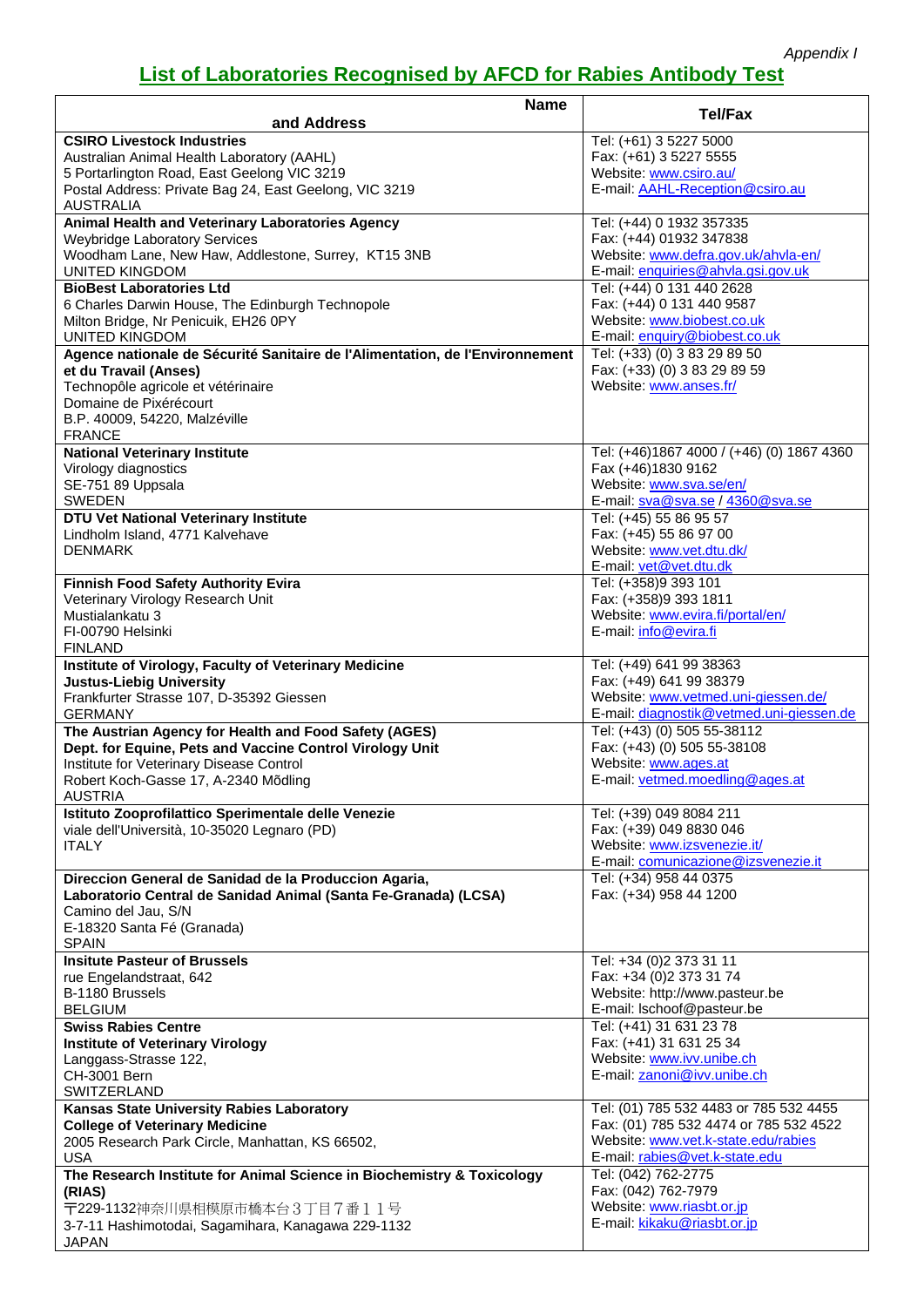PC103 PC103

# **Supplementary Certificate – Rabies Antibody Test**

**(For Blood Sampling Performed in Hong Kong)** 

## **Part 1 Owner of the Animal**

Name**:**\_\_\_\_\_\_\_\_\_\_\_\_\_\_\_\_\_\_\_\_\_\_\_\_\_\_\_\_\_\_\_\_\_\_\_\_\_\_\_\_\_\_\_\_\_\_\_\_\_\_\_\_\_\_\_\_\_\_\_\_\_\_\_\_\_\_\_\_\_\_\_\_\_\_\_\_\_\_ Address**:** \_\_\_\_\_\_\_\_\_\_\_\_\_\_\_\_\_\_\_\_\_\_\_\_\_\_\_\_\_\_\_\_\_\_\_\_\_\_\_\_\_\_\_\_\_\_\_\_\_\_\_\_\_\_\_\_\_\_\_\_\_\_\_\_\_\_\_\_\_\_\_\_\_\_\_\_

## **Part 2 Description of the Animal**

| Species of the animal:              |        | Age or date of birth: |  |
|-------------------------------------|--------|-----------------------|--|
| Sex:                                | Breed: | Colour:               |  |
| Microchip identification number:    |        |                       |  |
| Type and manufacturer of microchip: |        |                       |  |

#### **Part 3 Rabies Vaccination Record**

The animal has been vaccinated against rabies with inactivated vaccines as listed below and as verified by the enclosed vaccination certificate(s) in original**:**

| Date of<br><b>Vaccination</b> | Name of Inactivated Vaccine | <b>Batch No.</b> | <b>Expiry Date</b> |
|-------------------------------|-----------------------------|------------------|--------------------|
|                               |                             |                  |                    |

#### **Part 4 Rabies Antibody Test Result**

I, the undersigned, declare herewith that I have taken a blood sample from the animal described in Part II and have received the following result from the official diagnostic laboratory which has carried out the serological Test for rabies antibody**:**

| Date of sampling | Name and address of the        | <b>Result of the Test</b> |
|------------------|--------------------------------|---------------------------|
| (dd/mm/yy)       | official diagnostic laboratory | (in IU/ml)                |
|                  |                                |                           |

The original laboratory report or its certified true copy is attached to this certificate. The above test shows a rabies vaccination titre level of not less than 0.5 IU/ml blood.

## **Part 5 Veterinary Certificate**

I, a veterinary surgeon registered under the Veterinary Surgeons Registration Ordinance (Cap.529 Laws of Hong Kong) certify that the blood sample of the animal mentioned in part 2 was taken not less than 30 days after receiving the first rabies vaccination mentioned in Part 3.

Signature of veterinarian: \_\_\_\_\_\_\_\_\_\_\_\_\_\_\_\_\_\_\_\_\_\_\_\_\_\_\_Name in block letters: \_\_\_\_

Name and address of Clinic:

Date: \_\_\_\_\_\_\_\_\_\_\_\_\_\_\_\_\_\_\_\_\_\_\_\_\_\_\_\_\_\_\_\_\_\_ (dd/mm/yyyy) Seal or stamp: